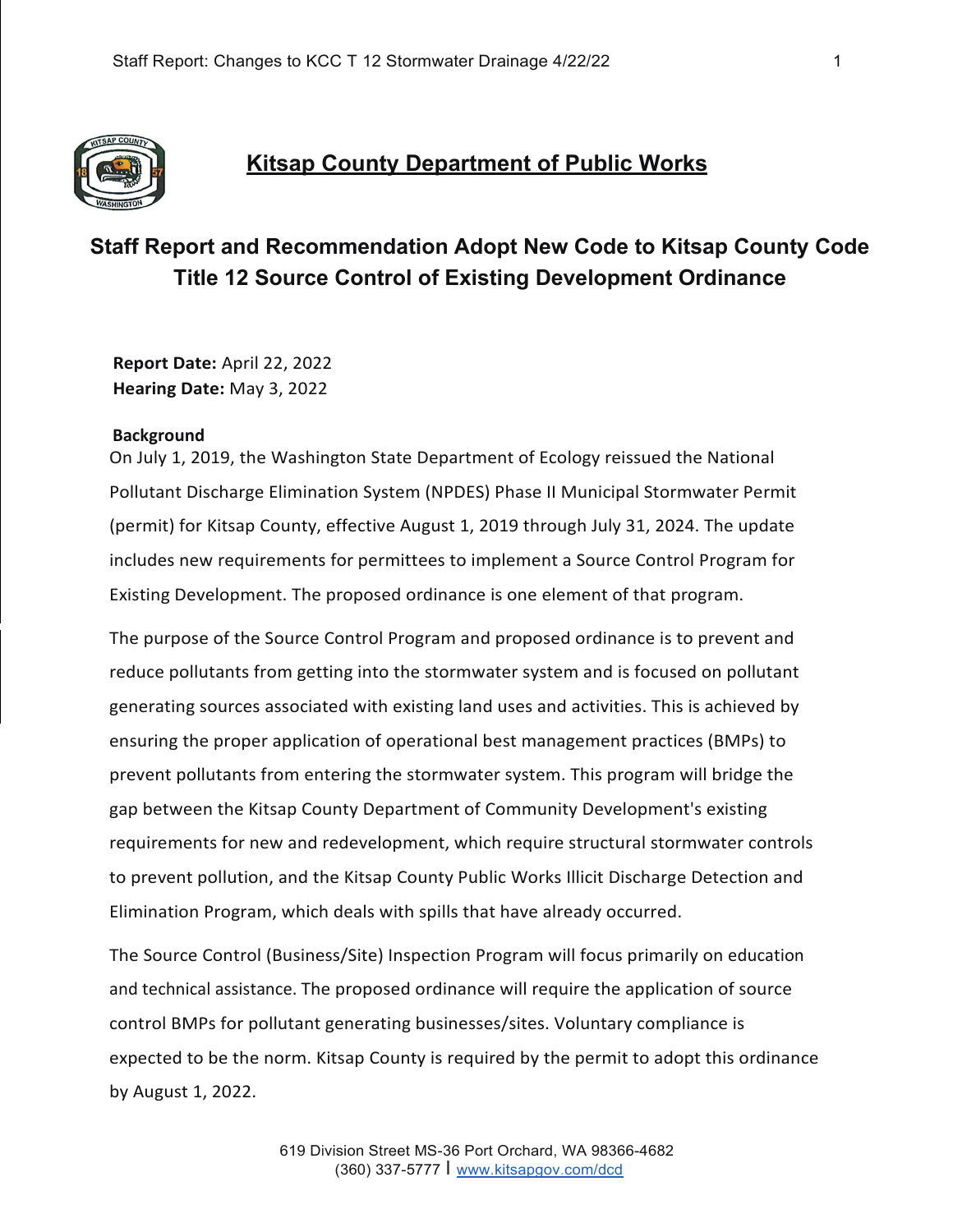The principal internal Kitsap County team responsible for this proposed ordinance included Public Works Stormwater Division staff.

#### **Department Recommendation**

Public Works recommends that the Planning Commission recommend approval and consider the proposed ordinance at a public hearing with subsequent deliberation and findings.

This report and recommendation are based on information available at the time of publication. If new relevant and material facts are submitted, this staff report may be revised along with the associated department recommendation.

## **Justification of Recommendation**

As noted earlier, this new ordinance was necessitated by the Department of Ecology requirements as outlined in the permit. Additionally, Public Works believes this proposed ordinance along with the Source Control (Business/Site) Inspection Program will allow Kitsap County to prevent and reduce pollutants from entering storm and surface waters.

## **Other Alternatives Considered**

NA

#### **Policy Implications**

Kitsap County Code Section 21.08.100.F requires recommendations goingto the Planning Commission to also undergo policy review as well as to examine other initiatives that are supportive of the proposal. The Department of Public Works has reviewed the proposal against the County Mission and Vision statements, the 2016 Comprehensive Plan, Countywide Planning Policies, the Growth Management Act, the current Capital Facilities Plan, and local circumstances.

#### County Mission

The proposal is required in order to maintain compliance with the permit. Public Works believes the proposal is supportive of the Kitsap County Mission:

Kitsap County government exists to protect and promote the safety, health and welfare of our citizens in an efficient, accessible and effective manner.

#### County Vision

The proposal supports elements of the Kitsap County Vision Statement: Safe and Healthy Communities - People are protected and secure, care about their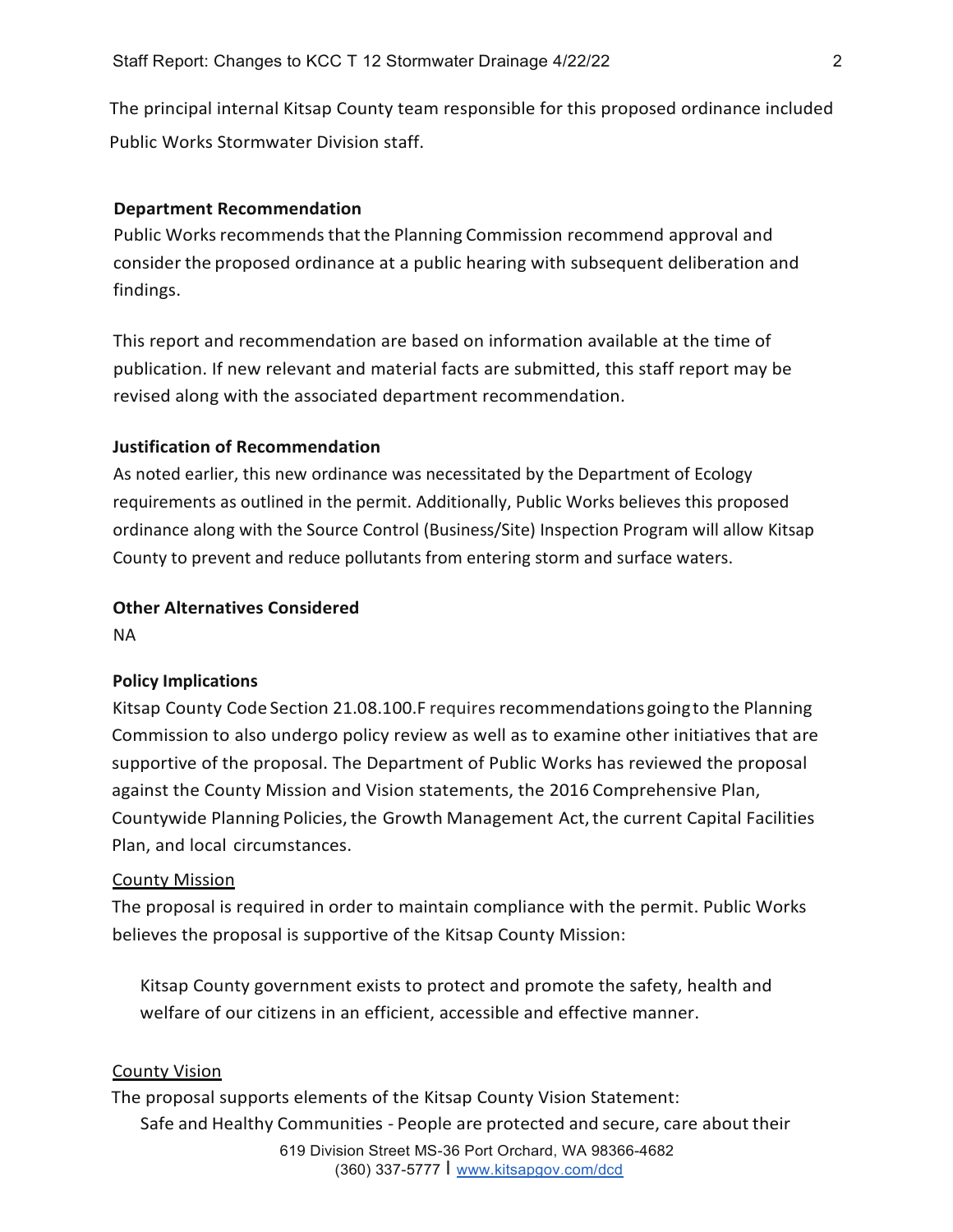neighborhoods and are proud of where they live, work and play.

- o Protected Natural Resources and Systems Education, land use planning and coordinated efforts assure that the forests, clean air and water that Kitsap is known for are sustained for the benefit of current and future generations.
- o Inclusive Government County government conducts all activities in a manner that encourages citizen involvement, enhances public trust and promotes understanding.
- o Effective and Efficient County Services County government continuously assesses its purpose, promotes and rewards innovation and improvement, fosters employee development and uses effective methods and technologies to produce significant positive results and lasting benefits for citizens.

Public Works finds the proposed changes to Title 12 to have a substantial relationship to the public's general health, safety and welfare.

### County Comprehensive Plan

The proposal issupported by vision elements ofthe Comprehensive Plan 2016-2036 Vision: County Government. County government that is accountable and accessible; encourages citizen participation; seeks to operate as efficiently as possible; and works with citizens, governmental entities and tribal governments to meet collective needs fairly while respecting individual and property rights.

Overall, Title 12 is supportive of responsible development throughout Kitsap County. However, the proposal is specifically supported by Comprehensive Plan policies:

- Land Use Policy 33. Recognize and adopt Western Washington Phase IIMunicipal Stormwater National Pollutant Discharge Elimination System Permit requirements for low impact development.
- Land Use Policy 54. In accordance with RCW 36.70A.070{5)(c):
	- o to preserve rural character of the County, emphasize controlling rural development; assuring visual compatibility of rural development with the surrounding rural area,
	- o reduce the inappropriate conversion of undeveloped land into sprawling, low-density development in the rural area,
	- o *protect critical areas, as provided in RCW 36.l0A.060, and surface water and groundwater resources, and, (emphasis added)*
	- o protect against conflicts with the use of agricultural, forest, and mineral resource lands designated under RCW 36.70A.170.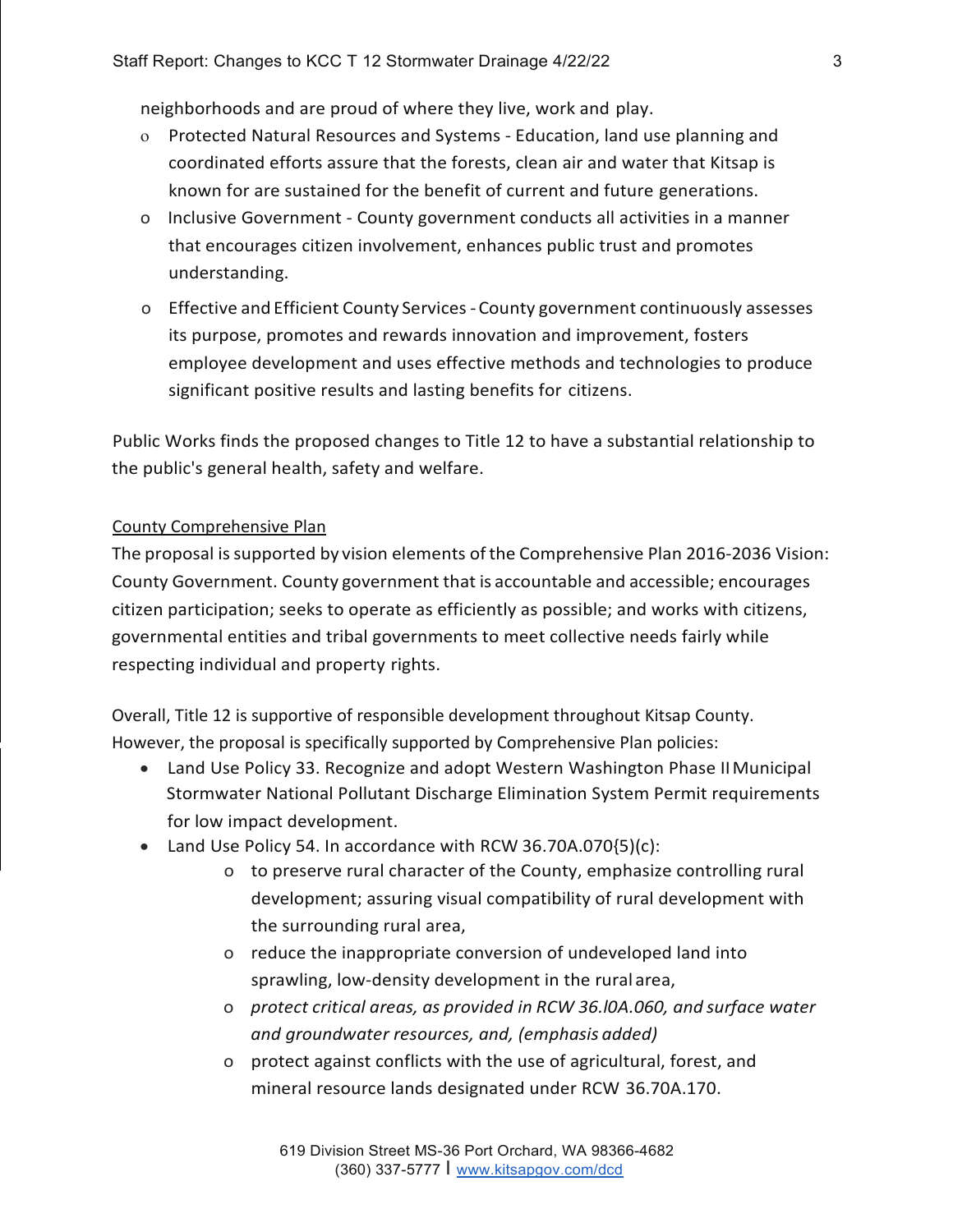This policy is implemented through Comprehensive Plan Land Use designations, zoning designations, and zoning code provisions.

• Environment Policy 17. Safeguard the quality and quantity of long-term water supplies by identifying and protecting critical aquifer recharge areas, and utilizing Low Impact Development {LID} site planning principles to the greatest extent possible for reducing stormwater runoff.

Additionally, the proposal is supported by the Water as a Resource policy, reaffirmed by Resolution 134-2016:

• Kitsap County continues to carry out its programs under the "Water as a Resource" policy (Kitsap County Resolution 109-2009} that cooperatively addresses water as a resource not a waste stream. The policy supports and is in keeping with continuing the Comprehensive Plan Internal Review Team as a vital coordinating body. (pg 3-43, 5<sup>th</sup> bullet)

## Countywide Planning Policies

The Kitsap Countywide Planning Policies are the framework for growth management in Kitsap County and developed through the Kitsap Regional Coordinating Council. The latest Countywide Planning Policies were adopted by the Kitsap County Board of Commissioners by ordinance in 2021 (Ordinance 601-2021). The Kitsap Countywide Planning Policies are required by the Growth Management Act and address 14 separate elements, ranging from urban growth areas to affordable housing. The following policies are supportive of the proposed changes to T 12:

o Policiesfor Natural Environment (NE-5) Protection of water quality and quantity is accomplished by reducing the amount of toxins and pathogens in our water supply.

a. The County and Cities should adopt policies in their Comprehensive Plans to reflect that surface and storm water and aquifer recharge areas should be treated as a resource.

b. The County and Cities should continue to be models for low-impact development and implement such programs whenever practical c. The County and Cities should develop and implement a program, as funding allows and where feasible, to retrofit infrastructure to current standards in surface and storm water management programs.

#### Growth Management Act

619 Division Street MS-36 Port Orchard, WA 98366-4682 (360) 337-5777 I [www.kitsapgov.com/dcd](http://www.kitsapgov.com/dcd) The Washington State legislature, through the Growth Management Act (GMA), Chapter 36.70A Revised Code of Washington (RCW), requires certain counties and cities to plan for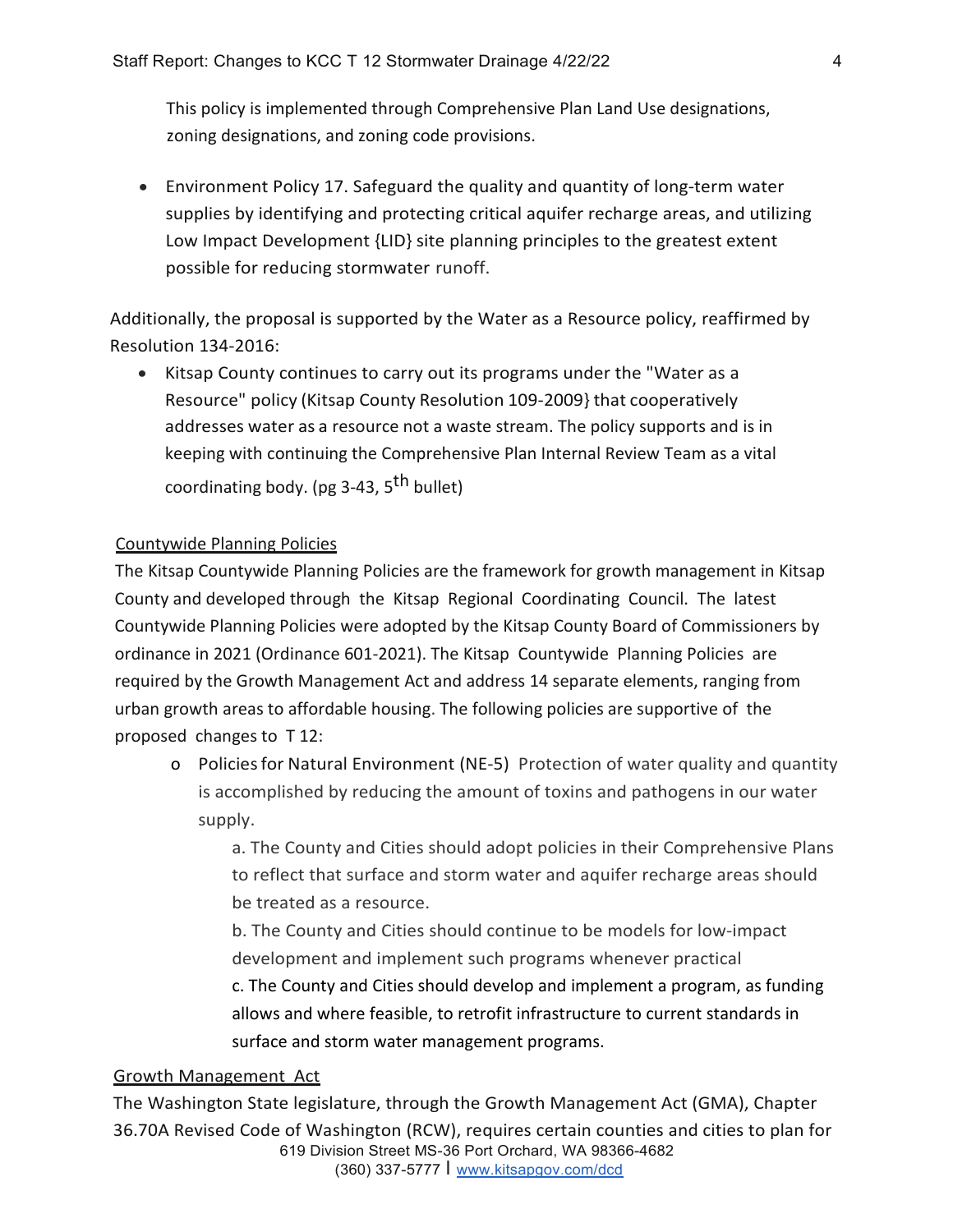population growth in ways that, among other things, encourages development in urban areas; reduces sprawl in the rural areas; protects open space, recreation, and the environment; provides sustainable economic development and protects the health, safety, and high quality of life enjoyed by residents of this state. Kitsap County is subject to the requirements of GMA.

GMA, through RCW 36.70A.130, also requires Kitsap County to continually review and evaluate its Comprehensive Plan and development regulations. The opportunities provided for citizen participation used in the preparation of the draft amendments are consistent with the requirements of the Growth Management Act.

## Relationship to the Capital Facilities Plan

The proposal is by itself not directly related to the County Capital Facilities Plan, nor are programmatic requirements or improvements discussed in the Capital Facilities Plan. However, the 2020-2025 Capital Facilities Plan includes substantial investment in stormwater upgrades that will use Title 12 as a whole. The County's Stormwater Capital Facilities Plan includes 9 capital projects in the immediate six-year planning period at a cost of \$21 million.

#### Local Circumstances

Given the nature ofrequired and necessary changes, discussed earlier, local circumstances support moving the proposal through legislative review and approval.

## **Public Involvement and Outreach**

A public outreach plan has been created for this proposed ordinance with a priority audience of existing businesses, property owners and the general public. A public draft of the proposed ordinance is available online via the Kitsap County website (kcowa.us/BMPOrdinance) which includes a form to submit public comments. Invitations were sent to stakeholder groups for individual presentations. A postcard mailer containing the proposed ordinance language, ordinance webpage address and an invitation to the webinar information session scheduled for April 26, 2022 was sent out to all businesses meeting the permit definition of potential pollution generating sources. This information was also posted through the County's social media channels.

The remaining proposed schedule is as follows:

- 4/26/2022 Public Information Session (Open House) Webinar
- 5/4/2022 Central Kitsap Community Council presentation -regular meeting
- 5/5/2022 Kitsap Builders Association presentation regular meeting
- 5/5/2022 Suquamish Citizens Advisory Council presentation regular meeting
	- 619 Division Street MS-36 Port Orchard, WA 98366-4682 (360) 337-5777 I [www.kitsapgov.com/dcd](http://www.kitsapgov.com/dcd)